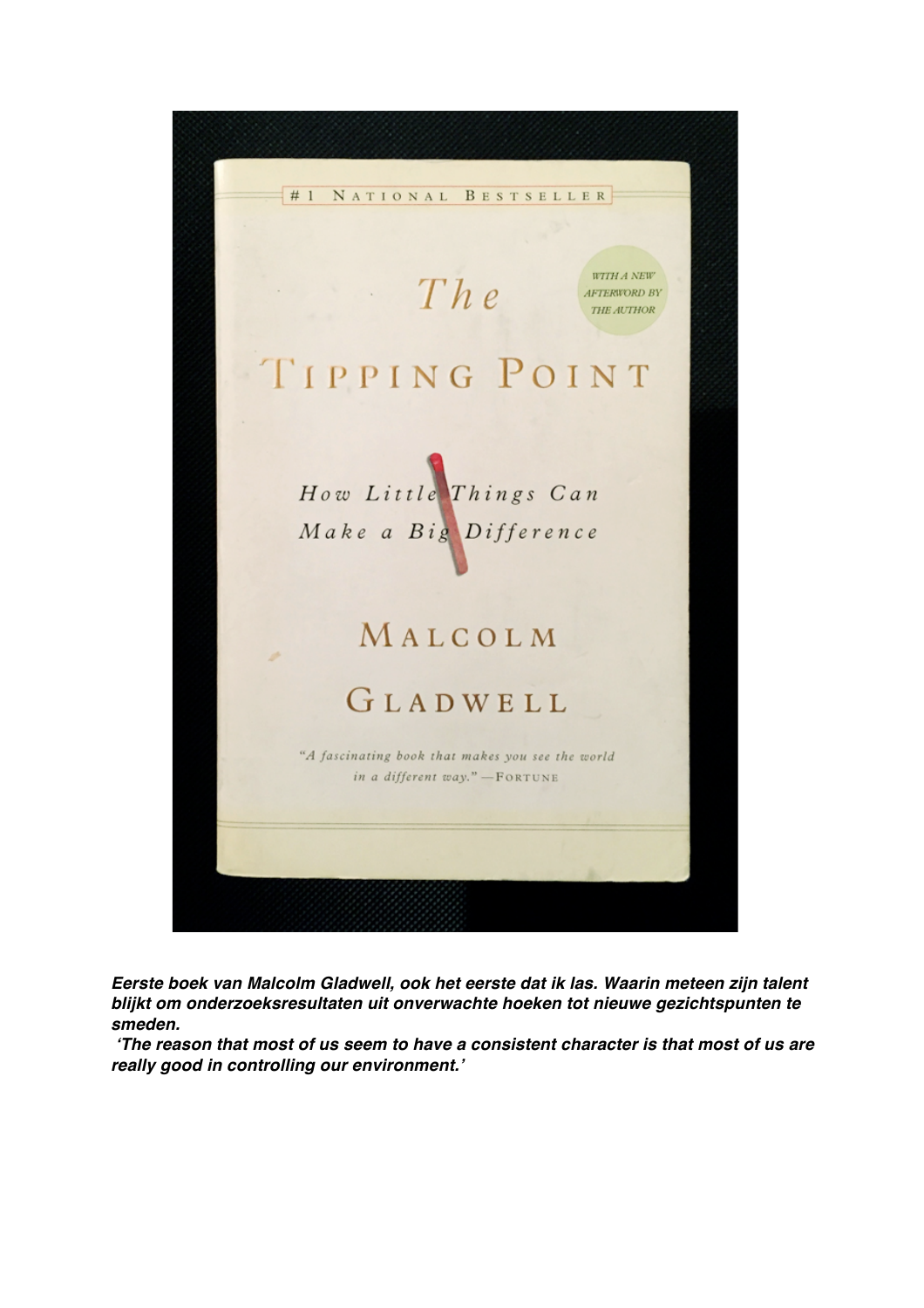Malcolm Gladwell, The tipping point. How little things can make a big difference

You fold a piece of paper 50 times, how tall do you think the final stack is going to be? As high as the distance to the sun. As human beings we have a hard time to imagine this kind of progression, because the end result –the effect- seems far out of proportion to the cause. We need to prepare ourselves that sometimes big changes follow from small events. p11

The Law of the Few

The 80/20 Principle. 80% percent of the criminals commit 80% of the crimes. 20% of the motorist cause 80% of all the accidents. 20% of the beer drinkers drink 80% of the beer. p19

The Stickiness Factor

The HIV epidemic tipped in the early 80's not because of the enormous changes in sexual behavior in the gay communities that made it possible to spread so rapidly. It also tipped because HIV itself changed. Once it infected you, you stayed infected. It stuck. We spend a lot of time thinking of how to reach as many people as possible. But the hard part of communication is often figuring out how to make sure a message doesn't go in one ear and out the other. Stickiness means a message makes an impact. p 25

## The Power of Context

Humans are a lot mare sensitive to their environment than they may seem.

The Bystander Problem.

When people are in a group responsibility for acting is diffused. They assume that someone else will make the call. Or they assume that because no one else is acting, the apparent problem isn't really a problem. It is that no onde called because 38 people heard her scream. Ironically, had she been attacked on e lonely street with just one witness, she might have lived. p28

Because the sheer ubiquity of marketing efforts these days, word-of-mouth appeals have become the only kind of persuasion that most of us respond to anymore. p 32

How many steps does it take to get a packet from friend to friend towards someone you do not know living somewhere far away? Milgram found out that most of the packets reached the target in five or six steps.

Most of us do not have broad and diverse groups of friends. In general people choose friends of similar age and race. But if a friend lived on the same floor, than race and age become less important. Proximity overpowers similarity. Although people tend to think that they share attitudes, they actually share activities. We are friends with people we like to do things with. p35

Connectors do not think of their connections as part of a business strategy. He's not overly social, back-slapping. He's more an observer with the dry, knowing manner of someone who likes to be a bit on the outside. He simple likes people, in a genuine and powerful way, and finds the patterns of acquaintanceship and interaction in which people arrange themselves endless fascinating. After you've met him you feel lightly frustrated. You want to know him better, but you wonder if you will ever have the chance. He himself is happy with weak ties. p43-46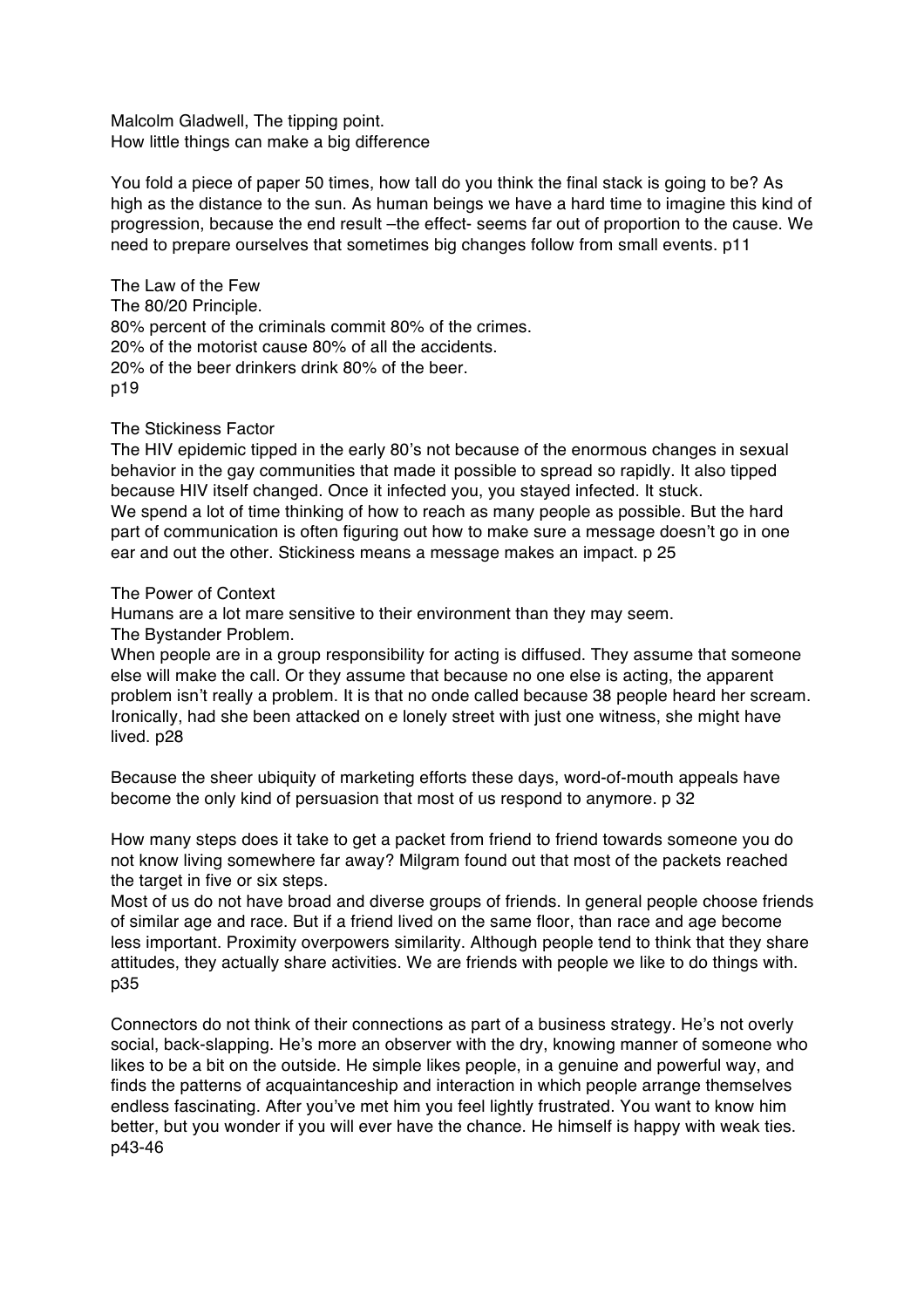People aren't getting their jobs through their friends, they get them via their acquaintances. Your friends after all, occupy the same world that you do. What could they know that you don't?

The strength of weak ties. Acquaintances represent a social power. The closer an idea or a product comes to a connector the more opportunity it has. p54

The connector has a good meal at a restaurant and mails all his acquaintances in the neighborhood what a nice restaurant it is. It is not me telling you, and you telling another friend. Word-of-mouth is that somewhere along that chain, someone tells a connector. p56

What a great salesman separates from an average one is the number and quality of answers they have to the objections commonly raised by potential clients. p72

They were given an headset and were told the company wanted to test to see how well they worked when the listener was in motion. First some songs and then they heard a radio editorial arguing that tuition at their university should be raised from its present level of \$587 to \$750.

A third were told that while they listened to the tapes radio editorial they should nod their heads vigorously up and down. The next third were told to shake their heads from side to side. The final third were the control group. They were told to keep there heads still. When finished all the students were given a short questionnaire asking them questions about the quality of the songs and the effect of the shaking. Slipped at the end was the question the experimenters really wanted an answer to: 'What would you feel would be an appropriate dollar amount for the undergraduate tuition fee per year?'

The students who kept their heads still, the tuition amount they guessed appropriate was \$582 – or just where the tuition fee was already. Those who shook their heads from side to side disagreed strongly with the proposed increase (…) Those who were told to nod their heads found the editorial very persuasive p77

I you asked the head nodders why they wanted intuition to increase so dramatically none of them would say, because I was nodding my head. p79

The pioneer of this kind of analysis –called the study of microrhythms- is a man named William Condon. In one of his most famous research projects in the 1960s he attempted to decode a four-and-a half-second fragment of film in which a moman says to a man and a child over dinner: "You all should come around every night. We never had a dinnertime like this on months."

Condon broke the film Ito individual frames, each representing about 1/45th of a second. Then he watched and watched as he describes it:

To carefully study the organization and sequence of this, the approach must be naturalistic and ecological. You just look for thousands of hours until the order of the material begins to emerge. It is like sculpturing p81

Lorch and Dan Anderson showed two groups of five-year-olds an episode of Sesame Street. The kids in the second group however, were put in a room with lots of very attractive toys on the floor. Als you would epectm the kifs in the room without the toys watched the show about 87% of the time, while the kids with the toys watched only 47% of the show. But when they tested the two gro0ups to see how much of the show the kids remembered and understood, the scores were exactly the same. p101

…human beings invariably make the mistake of overestimating the importance of fundamental character traits and underestimating the importance of situation and context. p160